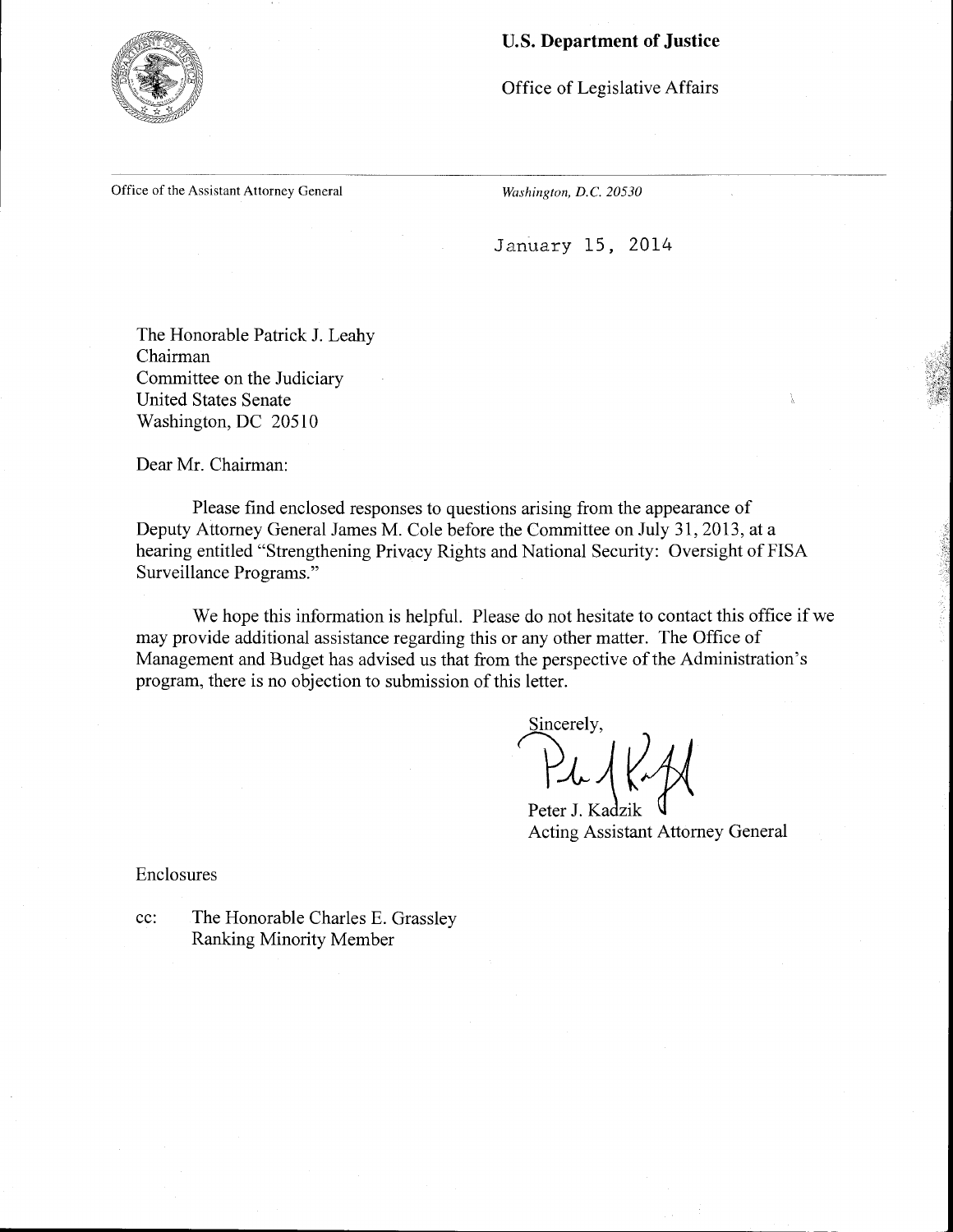# **Hearing Before the Committee on the Judiciary United States Senate**

## **Entitled**

# **"Strengthening Privacy Rights and National Security: Oversight of FISA Surveillance Programs" July 31, 2013**

# **Questions for the Record Addressed to James M. Cole Deputy Attorney General Department of Justice**

### **Questions Posed by Chairman Leahy**

1. Please provide a summary of the legal arguments that the United States government has submitted to the Foreign Intelligence Surveillance Court in support of conducting bulk collection of telephone and Internet metadata under Section 215 of the USA PATRIOT Act and Section 402 of the Foreign Intelligence Surveillance Act.

### **Answer:**

The Government has published a white paper summarizing its views on the legal basis for the collection of bulk telephony metadata under Section 215. *See Bulk Collection ofTelephony Metadata Under Section 215 ofthe USA PATRIOT Act,* available at http://publicintelligence.net/doj-bulk-telephony-collection/. The Government's classified brief on this subject, which was submitted to the Foreign Intelligence Surveillance Court (FISC) in 2006, was provided to this committee in 2010, and was declassified and made publicly available by the Director of National Intelligence on November 18, 2013.

Section 402 of FISA, which governs installation and use of pen registers and trap and trace devices for foreign intelligence and international terrorism investigations, has different requirements and standards than Section 215 of the USA PATRIOT Act. The Government's classified brief on collection of bulk Internet metadata under Section 402 has also been provided to this committee.

2. Marc Zwillinger represented Yahoo! in its challenge to the Protect America Act, and he submitted written testimony for the record of the hearing. In his testimony, he expressed the view that the Yahoo! challenge was not a fully adversarial process because the government submitted *ex parte* filings even though only cleared counsel were involved in the proceeding.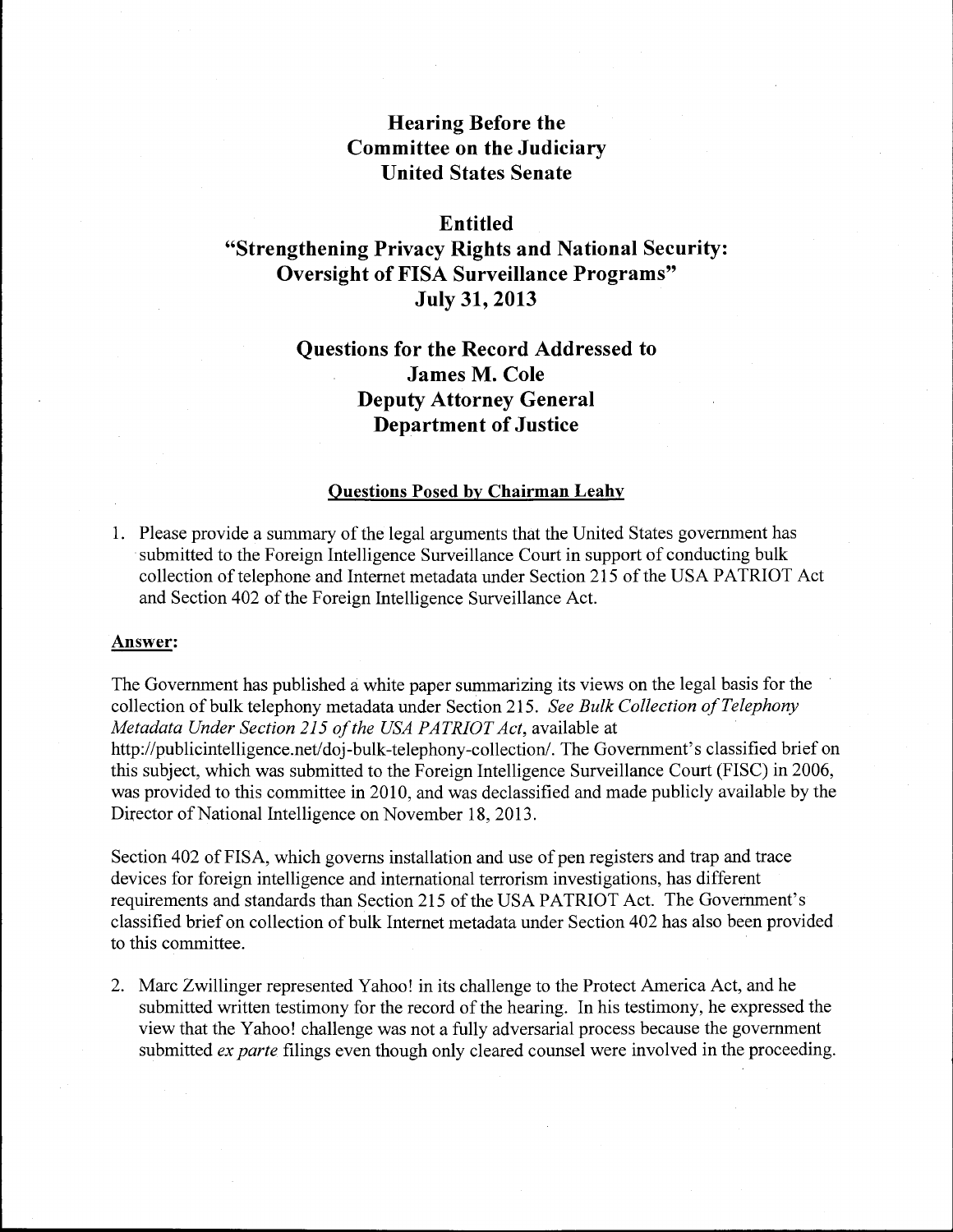Q: Please describe what government *ex parte* submissions were made in that case, why those filings were not disclosed to opposing counsel, and whether you believe opposing counsel would have been better able to litigate the challenge with access to those submissions.

#### Answer:

On August 5, 2007, Congress enacted the Protect America Act (PAA), the predecessor to Section 702 of FISA. In general, the PAA authorized the Attorney General and the Director of National Intelligence to authorize, for periods of up to one year, the acquisition of foreign intelligence information concerning persons reasonably believed to be outside the United States and to compel, through the issuance of directives, the assistance of communications services providers in accomplishing such acquisitions. A directive was issued to Yahoo! requiring Yahoo! to provide such assistance. Yahoo! refused to comply with the directive. The Government then moved the FISC to compel Yahoo!'s compliance with the properly issued directive. Classified adversarial litigation ensued in both the FISC and the Foreign Intelligence Surveillance Court of Review (FISC-R) over several months, culminating in a classified oral argument before the FISC-R. Both the FISC and the FISC-R ruled that Yahoo! was required to comply with the directive, and Yahoo! ultimately complied in the wake of these rulings.

The Yahoo! challenge to the PAA was, in the Government's view, a full and fair adversarial proceeding that resulted in thoughtful and comprehensive presentations of the legal issues involved to the FISC and, on appeal, to the FISC-R. Although counsel for Yahoo! had been granted security clearances by the Government and was provided access to some classified information in government submissions based on his need to know that information, those clearances did not entitle counsel access to certain sensitive compartmented information related to sources and methods. Although in certain limited circumstances the Government, compelled by requirements pertaining to the protection of classified national security information, submitted certain pleadings/information *ex parte* and in camera to the FISC and the FISC-R, the more typical practice was for the Government to serve counsel for Yahoo! with appropriately redacted versions of briefs and other filings. The Government redacted information in a manner consistent with governing law and Executive Orders on the protection of classified information in order to protect sensitive sources and methods and other classified matters that counsel for Yahoo! had no need to know. Moreover, the information withheld was not material to their ability to mount a vigorous legal challenge to the PAA. For example, Yahoo!'s counsel did not need to know certain details about internal government processes and procedures that were used by the Government in implementing PAA authorities, and their litigation of these matters was in no way prejudiced by the redaction of that information. Briefing on the core legal issues was presented unredacted to Yahoo!'s counsel. Both the FISC and FISC-R had full visibility into the redactions. The lengthy and well-reasoned opinions of the FISC and the FISC-Ron Yahoo!'s challenge to the PAA (including the FISC-R's published opinion) are evidence of the sufficiency of the legal process afforded to Yahoo! in that matter.

3. I appreciate Judge Walton's letter explaining the FISA Court procedures when considering applications by the Government for orders under FISA. While it is important for the public to understand the FISA Court process, it is even more important that we have an open debate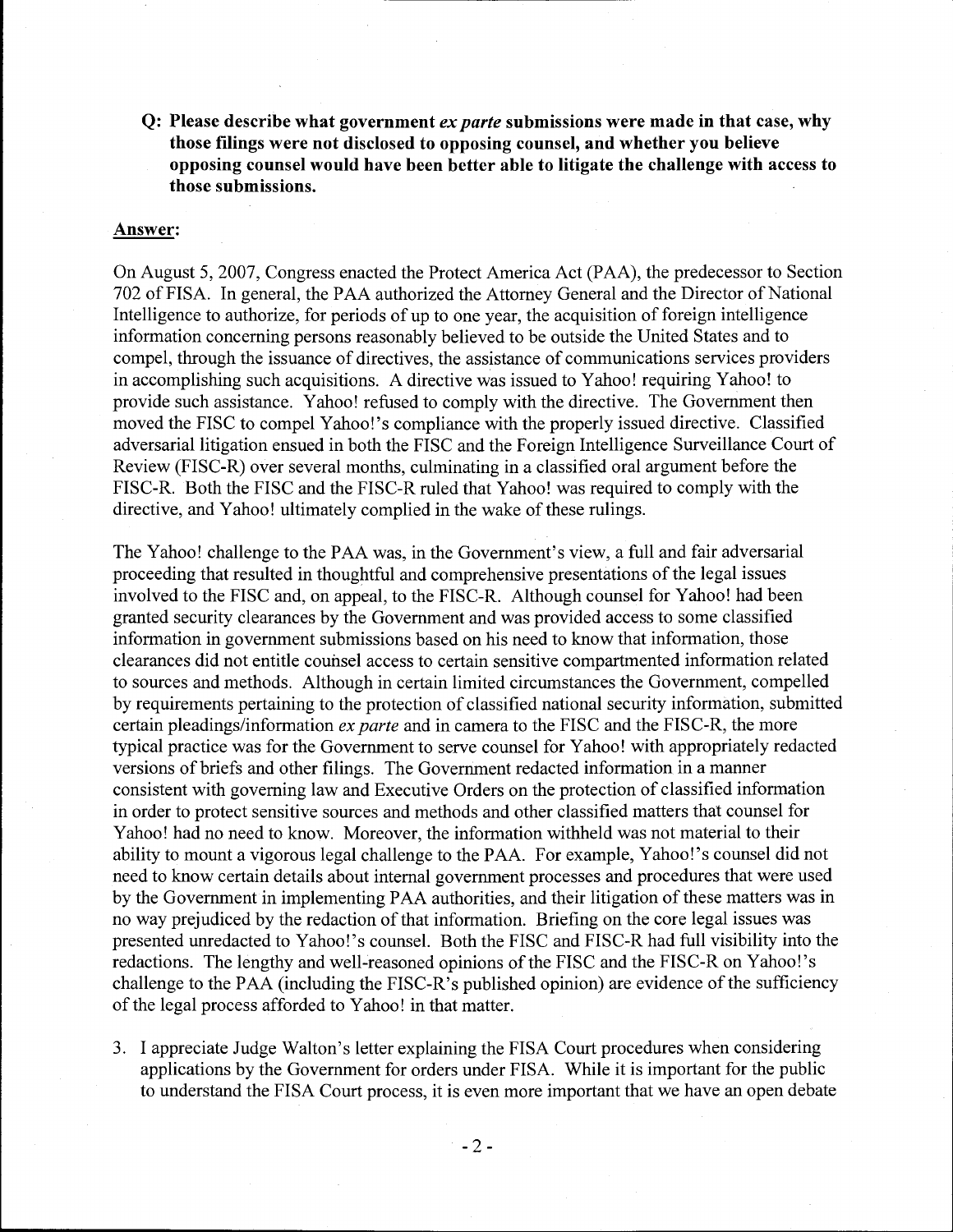about the legal rationale used to justify such broad authorities as the bulk collection of telephone metadata – particularly if these opinions stretch the understanding of existing law.

Q: Would declassifying and releasing the portions of FISA Court opinions that include significant interpretations of existing law, with appropriate redactions to protect intelligence sources or methods, be harmful to our national security?

#### Answer:

The Administration has committed to reviewing significant FISC opinions for declassification, recognizing that, as Judge Walton has explained, the facts presented in applications to the FISC almost always involve classified intelligence activities, the disclosure of which could be harmful to national security and, in most cases, the facts and legal analysis are so inextricably intertwined that excising the classified information from the FISC's analysis would result in a remnant void of much or any useful meaning. In connection with the recent unauthorized disclosures of information concerning intelligence activities carried out under sections 501 and 702 of FISA, the President has directed that as much information as possible be made public about these activities, consistent with the need to protect sources and methods and national security, including relevant FISC opinions related to these activities. In recent months, the Government has declassified several FISC opinions concerning these activities, with appropriate redactions for national security purposes.

Q: Now that certain information has been declassified about Section 215 bulk collection, is there any objection to releasing any FISA Court opinions that support and explain the legal basis for these programs?

#### Answer:

See response above.

4. Please provide a full description of the ways in which information obtained by the NSA is shared with law enforcement components of the Department of Justice, including but not limited to, the Drug Enforcement Administration, and how, if at all, that information is used in criminal investigations and proceedings.

#### Answer:

For information collected under FISA, NSA shares information in accordance with the applicable provisions of that statute. The USA PATRIOT Act amended FISA to facilitate information sharing, and to ensure an end to the FISA "wall" inhibiting information sharing between intelligence and law enforcement components of the Government. Thus FISA provides that federal officials conducting electronic surveillance under FISA "may consult" with law enforcement officials "to coordinate efforts to investigate or protect against" international terrorism, espionage, and other threats. 50 U.S.C. § 1806(k). FISA also requires that dissemination of information about U.S. persons comply with minimization procedures, and